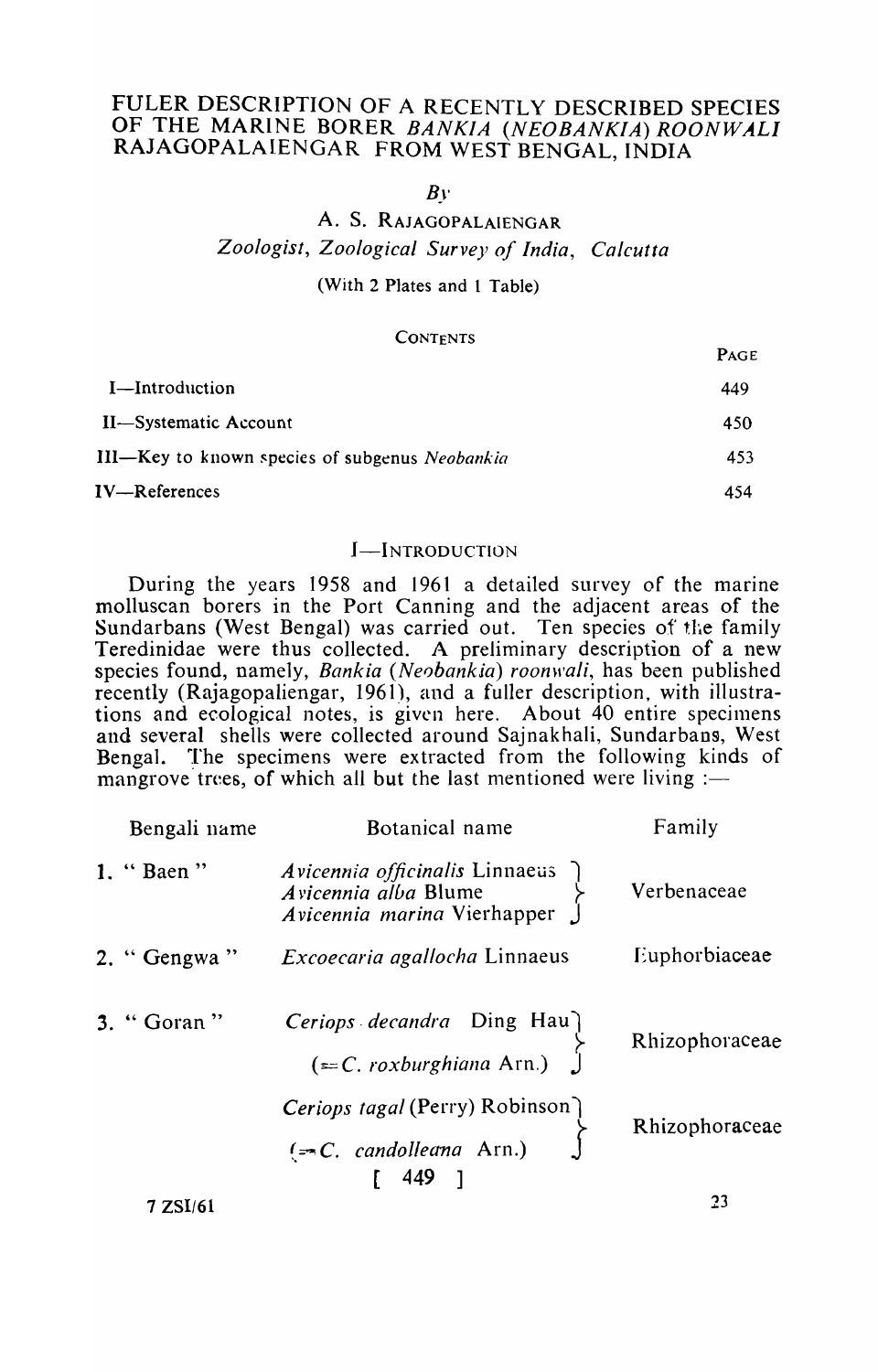| 4. $\cdot$ Khalsi "       | <i>Aegiceras corniculatus</i> (Linnaeus)        | Myrsinaceae |
|---------------------------|-------------------------------------------------|-------------|
| 5. $\cdot$ Pussur $\cdot$ | <i>Xylocarpus molluccensis</i> Roemer $\bigcap$ | Meliaceae   |
|                           | $\mathcal{L} =$ Carapa molluccensis Lamarck)    |             |

I am indebted to Dr. M. L. Roonwal, Director, Zoological Survey of India, for placing at my disposal the valuable material to work out and for many useful suggestions. I am thankful to Dr. H. C. Ray, Zoologist, Zoological Survey of India, for kindly going through the paper,to Dr. A. Daniel, Zoologist, for his valuable co-operation in the preparation of this paper and to Shri K. Thothathri of the Central National Herbarium, Howrah, for kindly supplying the correct botanical names of the plants.

II-SYSTEMATIC ACCOUNT

### Genus Bankia Gray

- 1840. *Bankia* Gray, *Gen. Synops. Brit. Mus.,* London, 42nd ed., p. 154 (nomen nudum).
- 1842. *:Bankia* Gray, *Gen. Synops. Brit. Mus.,* London, 44th ed., p. 76 (diagnosed, but no species named).
- 1847. *Bankia* Gray, *Proc. zool. Soc. Lond.,* London, 15, p. 188 (type-species designated).

Type-species *:-Teredo bipalmulata* Lamarck.

### Subgenus Neobankia Bartsch

1921 *Neobankia* Bartsch, *Proc. bioi. Soc. Wash.,* Washington, 34, p. 25. Type-species *:-Bankia (Neobankia) zeteki* Bartsch.

## Bankia (Ncobankia) roonwali Rajagopalaiengar, 1961

(PIs. 35 and 36 ; Table 1)

## *(a) Material*

Lot A.-Coll. H. C. Ray, Sajnakhali, Lat. 28° 7'N., Long. 88° 50'E., 24-Parganas, West Bengal,  $21-28$  March, 1958, as follows : $-(i)$  1 example, Sajnakhali Forest Office jetty, 21.iii.1958, ex. a log of wood. (ii) 6 examples, south bank of Sajnakhali Khal, east of the Forest Office 23 and 28.iii.l958, ex. pieces of living mangrove trees. (iii) 12 examples., Tetulbaria camp about 17 Km. south west of the Forest Office, 25–26. iii. 1958, ex. pieces of living mangrove trees.

Lot B.-Coll. A. S. Rajagopalaiengar, Sajnakhali, Lat.  $28^{\circ}$  7' N., Long. 88° 50' E., 24-Parganas, West Bengal, 26th April—3rd May, 1961 as follows :--(iv) 1 example, south bank of Sajnakhali Khal about 200 metres west of the Forest Office, 26. iv.1961, ex. a piece of living " Gengwa " tree. (v) 2 examples, Baentolla-Bharani, a creek about a Km. west of the Forest Office, 26-27.iv.1961, ex. a piece of living " Gengva " tree. (vi) 3 examples, south bank of Sajnakhali Khal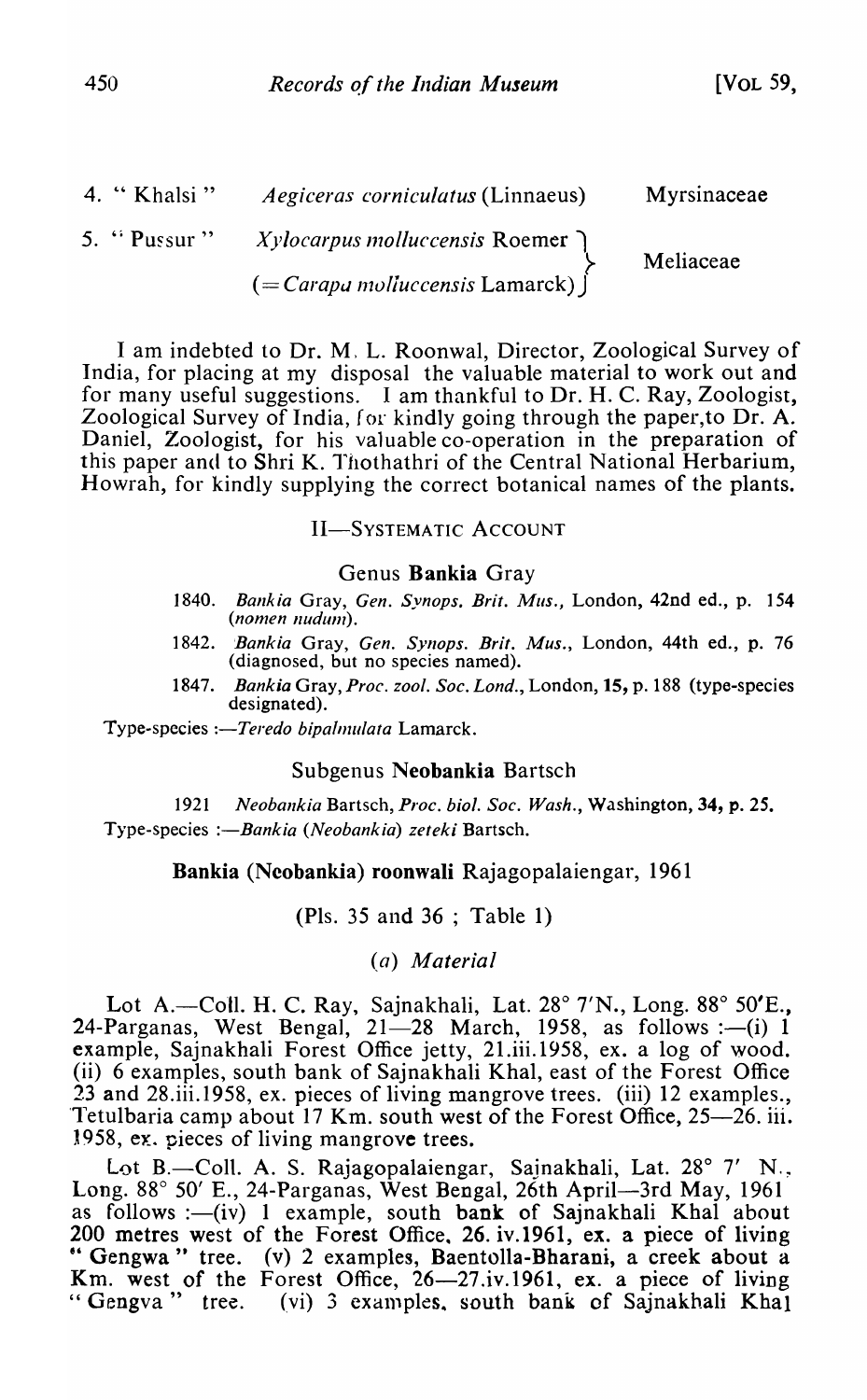about 3 Km. east of the Forest Office, 29.iv.1961, ex. trunk of a living " Goran " tree. (vii) 4 examples, bank of Gomdi river about 5 Km. west of the Forest Office,  $30.\dot{v}$ .1961, ex. piece of living " Goran " tree. (viii) 3 examples, bank of Gomdi river about 5 Km. west of the Forest Office, 30th April-1st May, 1961, ex. pieces of living "Khalsi" tree. (ix) 3 examples, Sajnakhali Forest Office jetty, 2.v.1961, ex. a piece of<br>"Pussur" wood. (x) 2 examples, Sudhanyakhali about 13 Km, south  $(x)$  2 examples, Sudhanyakhali about 13 Km. south of the Forest Office, 3.v.I96I, ex. pieces of living "Goran" tree. (xi) 3 examples, Sudhanyakhali about 13 Km. south of the Forest Office,  $3. v.1961$ , ex. a piece of "Baen" trce.

Lot C.—1 example, Sewri timber pond, Bombay, January, 1957. Coll. V C. Palekar, ex. wood.

# *(b) Description*

1 Shell (Pl.36, Figs. 1, 2; and Table 1). - Globular, thin, white to deep pink depending upon nature of wood infested. Extreme anterior area marked by usual sinus, without much callus. From this region radiate dental ridges curving downwards over anterior lobe. Anterior lobe with 38-56 equidistant ridges having finely denticulated free margin. Space. between ridges twice as wide as ridges but slightly narrow towards umbo ; ridges closer in younger shells. Length of anterior lobe almost equa 1 to its height. Line marking junction of anterior and anterior median portion wavy. Anterior part of median lobe about half as wide as anterior lobe and separated from it by an impressed wavy iine, with more closely set ridges than in anterior lobe, bearing 28–32 denticulated ridges. Dental ridges meeting those on anterior lobe at slightly greater than a right angle but not continuous with them. Middle portion of median lobe narrow, extending from unbonal region to ventral knob; its surface crossed by wavy lines of growth irregularly. Posterior part ·of median lobe as wide as anterior part of median lobe, with feeble lines of growth. Posterior-median portion bending slightly inwards at its junction with posterior lobe but without clear demarcation. Posterior lobe forming the auricle, quite conspicuous and bearing translucent lines of growth.

Interior of shell smooth, middle part of median lobe appearing as a .depressed groove. Umbone projecting as a knob. Apophysis (hypophysis or blade of some authors) springing from the umbone curves .and passing downwards almost to ventral knob; lying oblique to inner .surface of shell. Auricle extending over median lobe as a shelf.

TABLE 1.—*Measurements* (in mm.) of Bankia (Neobankia) roonwali R *ajagopala it* I1gar

| Body-part            | Range<br>$(15 \text{ exs.})$                   | Holotype |
|----------------------|------------------------------------------------|----------|
| 1. Total length      | $56.0 - 180.0$ (in spirit)<br>$378.0$ (living) | 112.5    |
| 2. Length of shell   | $6.0 - 12.0$                                   | 12.0     |
| 3. Height of shell   | $6.0 - 12.0$                                   | 12.0     |
| 4. Length of pallet  | $130 - 360$                                    | 360      |
| 5. Length of stalk   | $5.0 - 20.5$                                   | 15.0     |
| 6. Length of blade   | $7.0 - 21.0$                                   | 21.0     |
| 7. Diameter of blade | $2.0 - -4.0$                                   | 4.0      |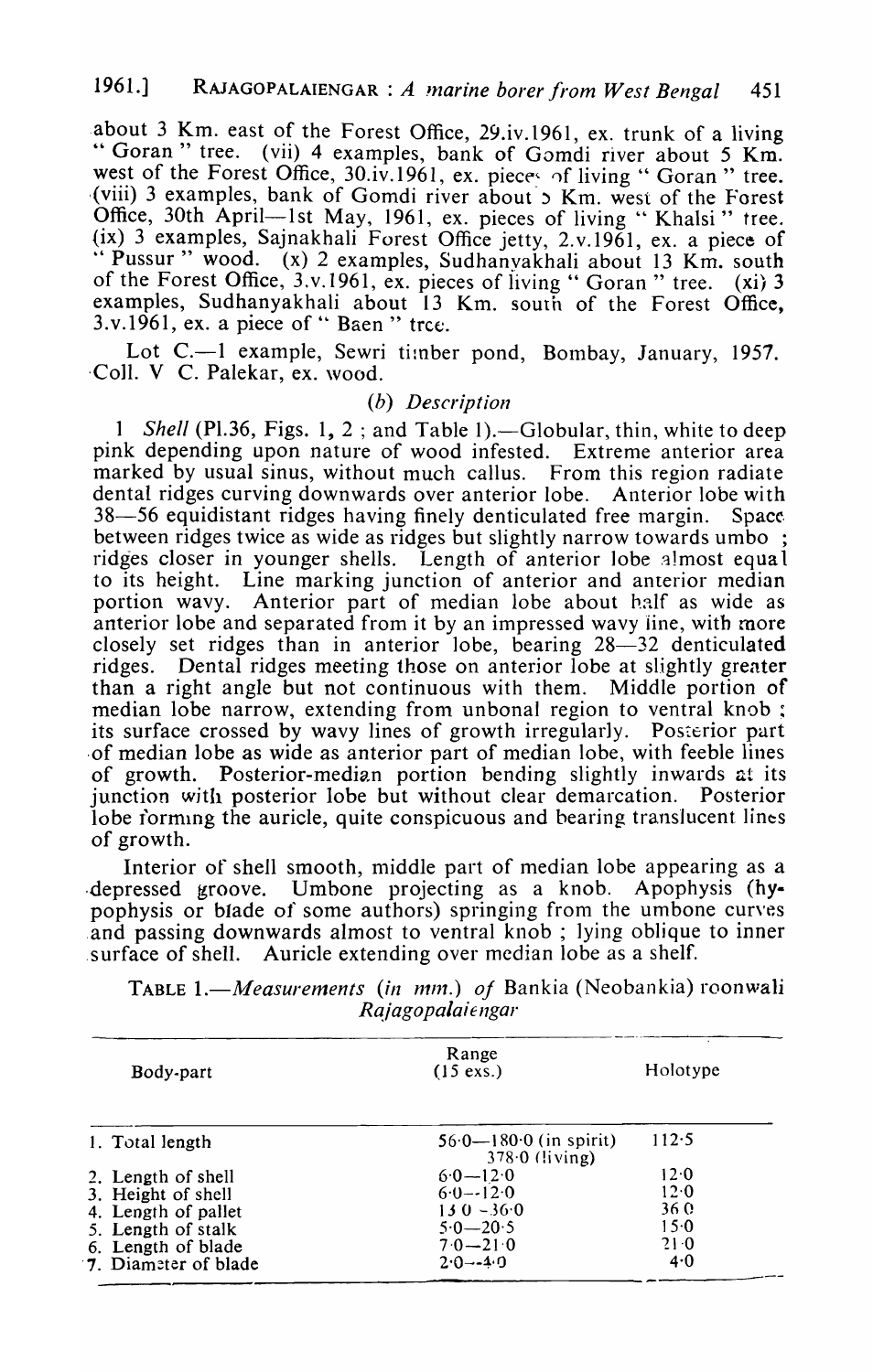2. Pallets (Pl. 35, Fig. 3; Pl. 36, Figs. 3-6, and Table 1).—Long, fragile, well-formed cone-in-cone type, with a cylindrical stalk white or pink depending upon the wet ? infested. Blade yellowish brown to chocolate consisting of a series of 'cones, somewhat semicircular in cross-section, *i.e.,* slightly bulged along outer surface and flat along inner surface. Individual cone-elements of blade arranged very compactly, leaving no space for the narrow tapering part of cones to be visible. Cones asymmetrical, *i.e.,* more developed on one side of the axis, the condition being reversed on the other blade. Number of cones 6-13 (13 in holotype). Membrane (periostracum of some authors) covering the cones thrown into pectinate processes (denticulation of some authors) at the free margins of cones on both sides. Lateral borders of cups (cones) not drawn out and with or without pectination-in the latter case pectination being eroded or lost. Number of pectinate processes variable, 23-46 along outer margin with average 36, and 19-35 (average 25) along inner margin. Range for holotype : 30-43 (average 37) along outer margin, 19-30 (average 26) along inner margin. Pectination appearing bifid in some cases. Outer and inner margins concave. Concavity either nearly equal in depth on both sides, or outer margin slightly deeper than inner. Outer margin circularly concave, inner margin with a distinct angulation in the mid-region resulting in almost a V-shaped condition.

A cylindrical rod (similar to the stalk), projecting axially from the distal extremity of blade (i.e., from the centre of concavity of last cone indicating the continuation of the stalk through the whole length of pallet as its core), present in some but not clear in others, is present in the holotype. .

3. Siphons (Pl. 35, Fig. 3).—Fairly long, conjointed, almost equal in length and mottled with reddish brown spots irregularly. Inhalent and exhalent siphons separate just subterminally. Tip of inhalent siphon wider than that of the exhalent and bearing a few tiny papillae-like structures along the rim.

4. *Collar*.—A well developed collar present at base of siphons and s lightly rolled out on itself.

5. Burrow.—It is lined by a calcareous tube non-adherent to the animal except at the collar region. Calcareous tube fairly thick, particularly at posterior end.

## *(c) Type-specimens*

All type-specimens deposited in the National Zoologicai Collections, Zoological Survey of India, Calcutta.

*Holotype.*—One example from Material Lot B (viii), above, Z.S.I. Reg. No. M16751/2, Sajnakhali, coll. A. S. Rajagopalaiengar, 30.iv.1961, Reg. No. M16/51/2, Sajnakhali, coll. A. S. Rajagopaiaiengar, 30.iv.1961,<br>ex. a piece of living " Khalsi " tree. *Paratypes.*: *Four, as follows* :— Two from Material Lot B (vii), one from (ix) and one from (xi), above, Z.S.I. Reg. Nos. M 16752/2 to 16754/2.

# (d) *Type-locality*

INDIA: West Bengal; Sajnakhali (24-Parganas District), about 5 Km .. west of the Sajnakhali Forest Office, Lat. 22<sup>°</sup> 7' N., Long. 88° 50' E.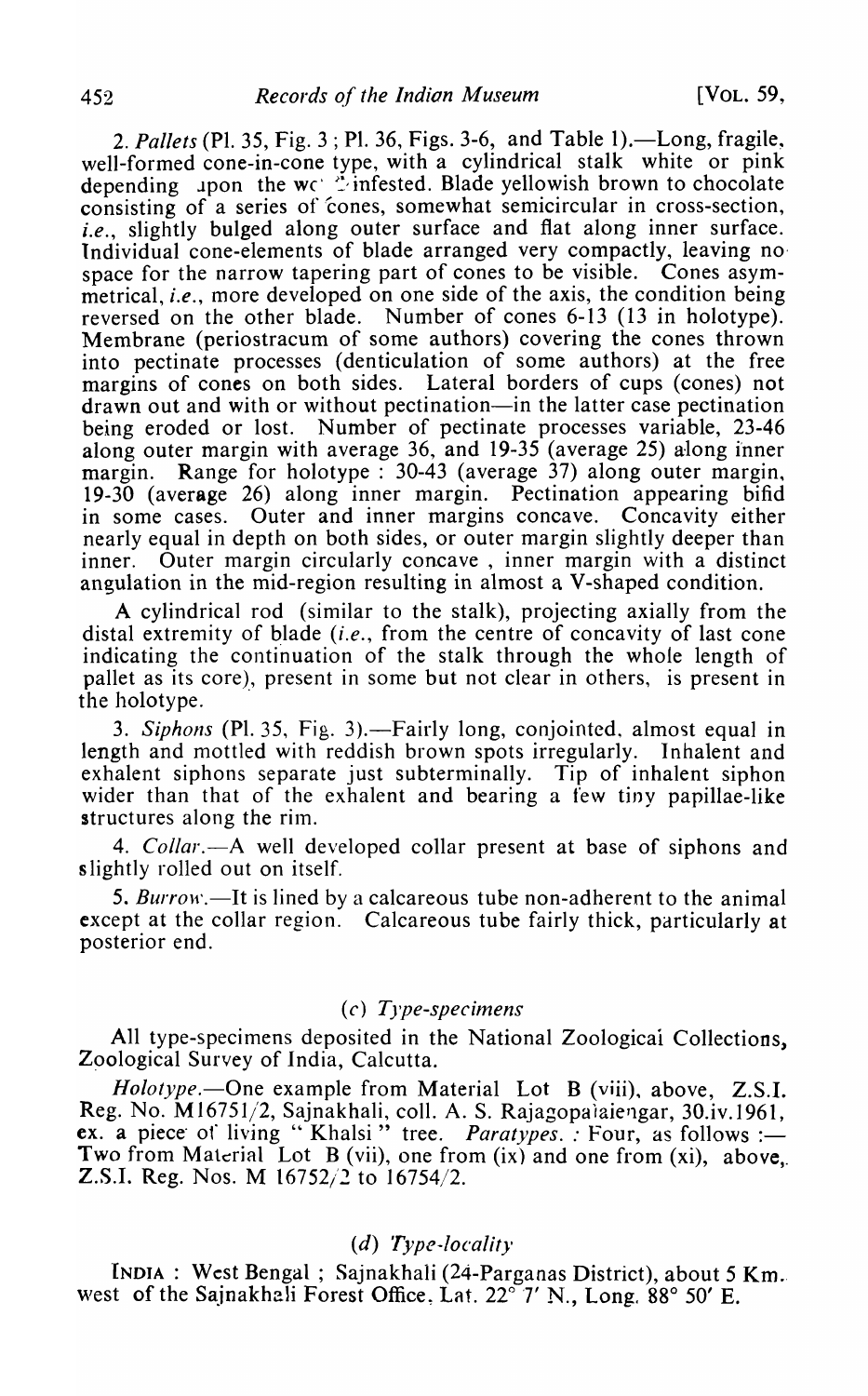# *(e) Geographical Distribution*

INDIA: Bombay: Sewri timber pond, West Bengal: (24-Parganas District), Sajnakhali and its vicinity

# *(f) Comparisons*

*Bankia (Neobankia) roonwali* has certain unique characters not met with in any of the species so far known of the subgenus *Neobankia*. In respect of compactness of cones on the blade, it resembles B. (N.) *tenuis*  Sivickis, whereas in the pectination of the free margin of cones it approximates *B. (N.) lineata* Nair. In general shell characters it bears some resemblance to *B. (N.) zeteki* Bartsch, *johnsoni* Bartsch, *lineata* Nair and *denticuloserrata* Daniel.

Another peculiarity which distinguishes this species from all others is in the arrangement of denticulated ridges on the anterior lobe of the shell. According to Bartsch  $(1927)$  and Nair  $(1955)$  these ridges, which are apart in the early stage of the shell, become closer-spaced as the shell increases in age, whereas in the case of *B. (N.) roonwali* the reverse obtains.

R oonwal (1954) recorded *Bactronophorus thoracites* (Gould) for the first time in India from living mangrove trees of Sundarbans. Ganapati & Rao (1959) also reported the incidence of four species of Teredinid marine borers from mangroves of the Godavari estuary. My specimens of *Bankia (Neabankia) roonwali* also are collected from stems of different kinds of living mangrove trees of Sundarbans.

III-KEY TO KNOWN SPECIES OF SUBGENUS *Neobankia* (GENUS *BankiaJ* 

| 1. One of the margins denticulated                                                                                                                                                                                    | $\overline{2}$                         |  |  |
|-----------------------------------------------------------------------------------------------------------------------------------------------------------------------------------------------------------------------|----------------------------------------|--|--|
| Both margins denticulated                                                                                                                                                                                             | 5                                      |  |  |
| 2. Outer free margin of segments (cones) denticulated,<br>while the inner free margin smooth                                                                                                                          | barthelowi Bartsch                     |  |  |
| Inner free margin denticulated, outer free margin<br>smooth                                                                                                                                                           | $\overline{\mathbf{3}}$                |  |  |
| 3. Cones of the blade somewhat angularly cupped                                                                                                                                                                       | <i>occasiuncuia</i> Iredale<br>et. al. |  |  |
| Cones not angularly cupped but the outer margin more<br>deeply concave than the inner                                                                                                                                 | 4                                      |  |  |
| 4. New cups of pallet formed at the distal extremity of<br>blade (lateral borders drawn out into slender processes,<br>longer on one side than on the other), inner margin of<br>cup straight, outer deeply concave   | rubra Sivickis*                        |  |  |
| New cups of pallet formed at the proximal extremity of<br>blade (inner margin of cup with eight prominent<br>teeth, lateral borders of cups drawn out into slender<br>processes longer on one side than on the other) | <i>kongensis</i> Edmondson             |  |  |
| 5. Inner free border being straight, while the outer is<br>curved                                                                                                                                                     | Zeteki Bartsch                         |  |  |
| Both margins curved (concave)                                                                                                                                                                                         | Johnsoni Bartsch                       |  |  |
| $0 \leq t \leq 0$                                                                                                                                                                                                     |                                        |  |  |

*\*hawaiiensis* Edmondson is possibly a synonym of *rubra* Sivickis .  $7 ZSI/61$  24

<sup>(</sup>A). Cone elements distantly placed—